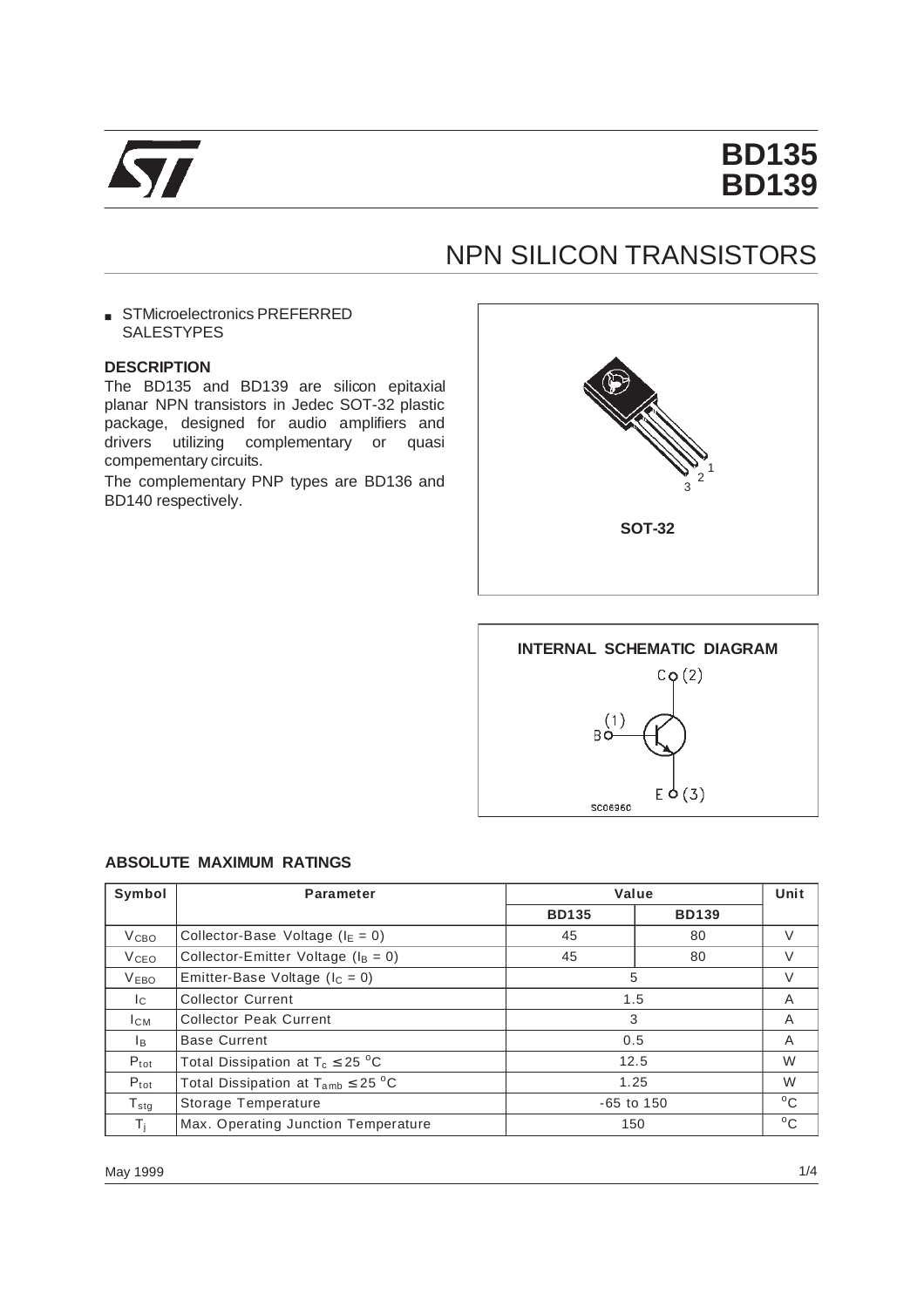## **THERMAL DATA**

|  |  |  | R <sub>thi-case</sub> Thermal Resistance Junction-case | Max |  | $\rm ^{o}C/W$ |
|--|--|--|--------------------------------------------------------|-----|--|---------------|
|--|--|--|--------------------------------------------------------|-----|--|---------------|

## **ELECTRICAL CHARACTERISTICS**  $(T_{\text{case}} = 25 \degree C)$  unless otherwise specified)

| Symbol          | <b>Parameter</b>                               | <b>Test Conditions</b>                                                                                                       | Min.           | Typ. | Max.         | Unit        |
|-----------------|------------------------------------------------|------------------------------------------------------------------------------------------------------------------------------|----------------|------|--------------|-------------|
| <b>І</b> сво    | Collector Cut-off<br>Current $(I_E = 0)$       | $V_{CB} = 30 V$<br>$V_{CB} = 30 \text{ V}$ T <sub>C</sub> = 125 °C                                                           |                |      | 0.1<br>10    | μA<br>μA    |
| <b>IEBO</b>     | <b>Emitter Cut-off Current</b><br>$(IC = 0)$   | $V_{EB} = 5 V$                                                                                                               |                |      | 10           | μA          |
| $VCEO(sus)*$    | Collector-Emitter<br>Sustaining Voltage        | $c = 30$ mA<br>for <b>BD135</b><br>for <b>BD139</b>                                                                          | 45<br>80       |      |              | V<br>$\vee$ |
| $V_{CE(sat)}$ * | Collector-Emitter<br><b>Saturation Voltage</b> | $I_C = 0.5 A$<br>$I_R = 0.05 A$                                                                                              |                |      | 0.5          | $\vee$      |
| $V_{BF}$ *      | Base-Emitter Voltage                           | $V_{CF} = 2 V$<br>$I_C = 0.5 A$                                                                                              |                |      | $\mathbf{1}$ | V           |
| $h_{\text{FF}}$ | DC Current Gain                                | $I_C = 5 \text{ mA}$ $V_{CE} = 2 \text{ V}$<br>$I_C = 0.5 A$ $V_{CE} = 2 V$<br>$I_C = 150 \text{ mA}$ $V_{CE} = 2 \text{ V}$ | 25<br>25<br>40 |      | 250          |             |
| $h_{FE}$        | $h_{FE}$ Groups                                | $VCF = 2 V$<br>$c = 150 \text{ mA}$<br>for BD139 group 10                                                                    | 63             |      | 160          |             |

∗ Pulsed: Pulse duration = 300 µs, duty cycle 1.5 %

## Safe Operating Area



勾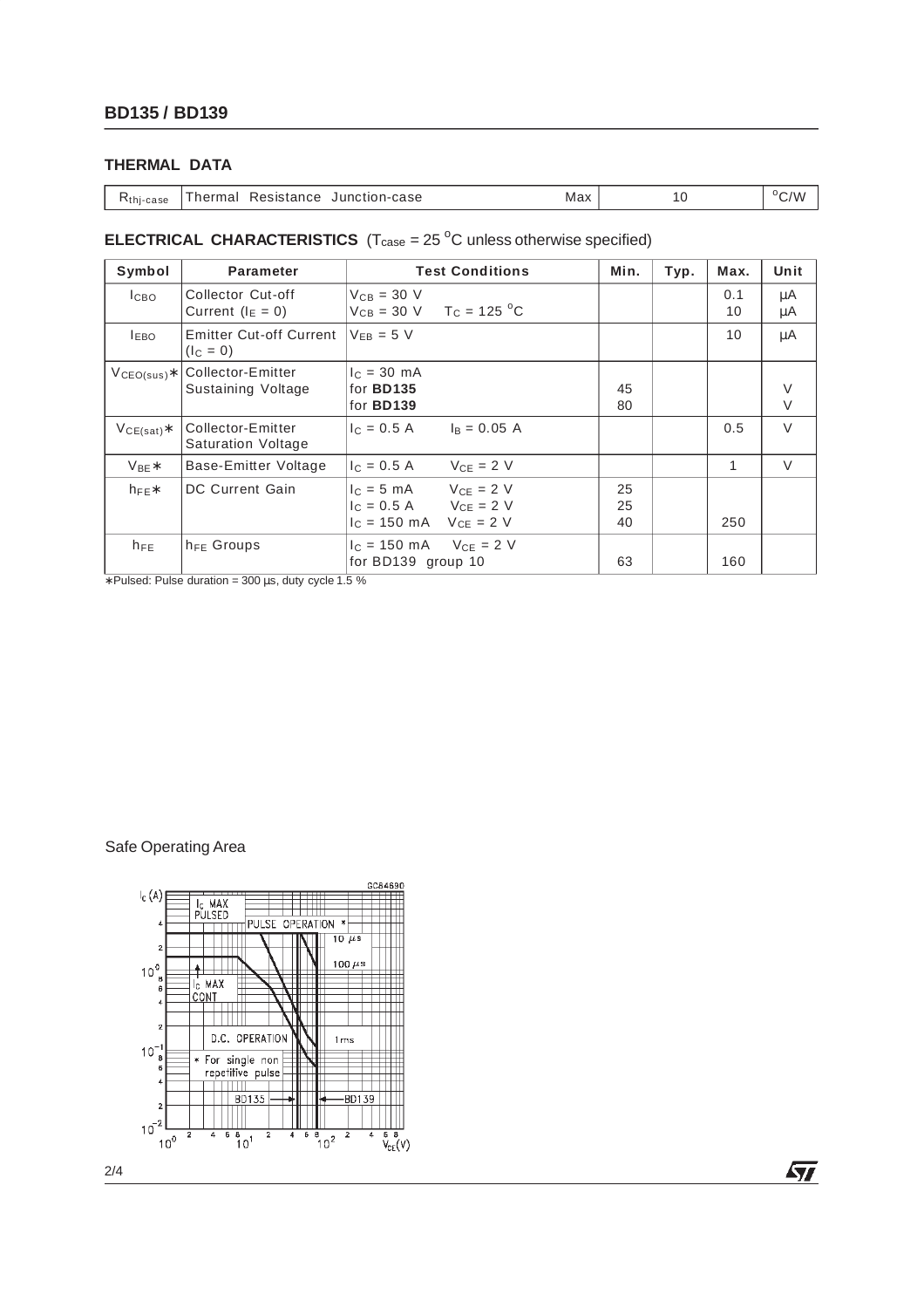| DIM.           |                           | mm   |      | inch  |       |       |  |
|----------------|---------------------------|------|------|-------|-------|-------|--|
|                | MIN.                      | TYP. | MAX. | MIN.  | TYP.  | MAX.  |  |
| $\mathsf A$    | 7.4                       |      | 7.8  | 0.291 |       | 0.307 |  |
| $\sf B$        | 10.5                      |      | 10.8 | 0.413 |       | 0.445 |  |
| $\sf b$        | 0.7                       |      | 0.9  | 0.028 |       | 0.035 |  |
| b <sub>1</sub> | 0.49                      |      | 0.75 | 0.019 |       | 0.030 |  |
| $\mathsf C$    | 2.4                       |      | 2.7  | 0.040 |       | 0.106 |  |
| c1             | 1.0                       |      | 1.3  | 0.039 |       | 0.050 |  |
| $\mathsf D$    | 15.4                      |      | 16.0 | 0.606 |       | 0.629 |  |
| ${\bf e}$      |                           | 2.2  |      |       | 0.087 |       |  |
| e3             | 4.15                      |      | 4.65 | 0.163 |       | 0.183 |  |
| F              |                           | 3.8  |      |       | 0.150 |       |  |
| G              | $\ensuremath{\mathsf{3}}$ |      | 3.2  | 0.118 |       | 0.126 |  |
| H              |                           |      | 2.54 |       |       | 0.100 |  |





 $\sqrt{27}$